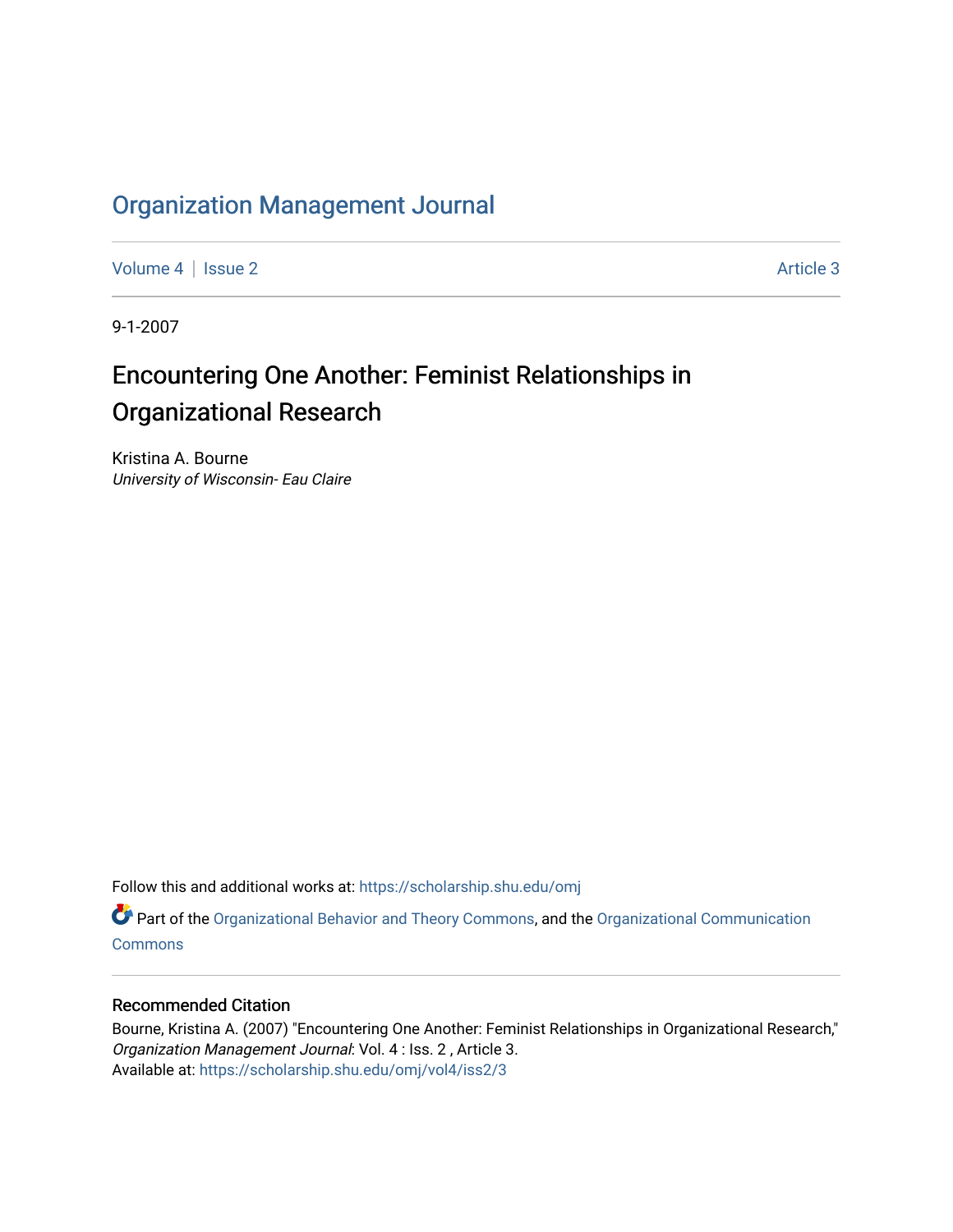Organization Management Journal Teaching & Learning 2007 Vol. 4, No. 2, 120-133 © 2007 Eastern Academy of Management ISSN 1541-6518 www.omj-online.org

### Encountering One Another: Feminist Relationships in Organizational Research

### KRISTINA A. BOURNE

University of Wisconsin--Eau Claire

As a graduate student attempting to integrate feminist principles into my academic endeavors, I eagerly entered the research field to examine how women business owners who feel a conflict between feminism and capitalism enact their everyday lives. I chose participant observation, a common methodology in feminist research, with the aim of getting "inside" these women's lives to better understand their experiences. However, as the fieldwork proceeded, my focus shifted to examining the space in which the realities of the feminist organizational researcher and of the feminist business owner encounter one another. This paper reflects upon how we made sense of our practices through complex interactions that blurred the binary between subject/object and researcher/researched. By acknowledging the co-constitution of the research process, scholars of organizational studies can begin to rethink the relationship between the "researcher" and the "researched" and ask questions about the power dynamics inherent to fieldwork.

**Keywords**: Feminist Research; Feminist Methodology; Ethnography; Qualitative Research

As a graduate student who did not want to separate feminist principles from my academic endeavors, I was eager to enter the field for a doctoral seminar in organizational research and execute a "feminist" research project. Specifically, I developed a proposal to study women business owners from a woman-centered approach that placed the perspectives and experiences of women at the center of analysis (Smith, 1987). To accomplish this, I began with questions about the way women who themselves identify as feminists and own small businesses enact their everyday lives. Specifically, my research questions were: 1) How do women business owners who feel a conflict between feminism and capitalism enact their feminist values in a capitalist endeavor? 2) How do they make meaning of their everyday values and practices?

These are not the questions, however, that I answer in this paper. Instead, I focus on the methodological and epistemological issues that arose as I tried to engage in "feminist" qualitative research. In particular, I explore the role of the "researcher" and the role of the "researched" in *cocreating* the research process, resulting in the blurring of the subject/object binary. In this way, this paper is a reflexive account of the "doing" of feminist research. Fonow and Cook (1991) define reflexivity in feminist scholarship as "the tendency of feminists to reflect upon, examine critically, and explore analytically the nature of the research process" (p. 2).

Specifically, I explore three themes that emerged from the research encounter. In the first theme, *Cocreating the Research Process*, I examine the mutual shaping of the research process by both the researcher and the subjects. I show how research concepts such as "participation" and "access" are mutually negotiated in the research interaction. In the second theme, *Constituting "Research" and the "Researcher,"* I focus on how the participants understand the meaning of "research" and "researcher" and how these understandings mold the research experience for both of us. In the third theme, *Co-constructing Identity*, I explore the complex negotiation of definitions of self in the fieldwork. In particular, I show how one participant actively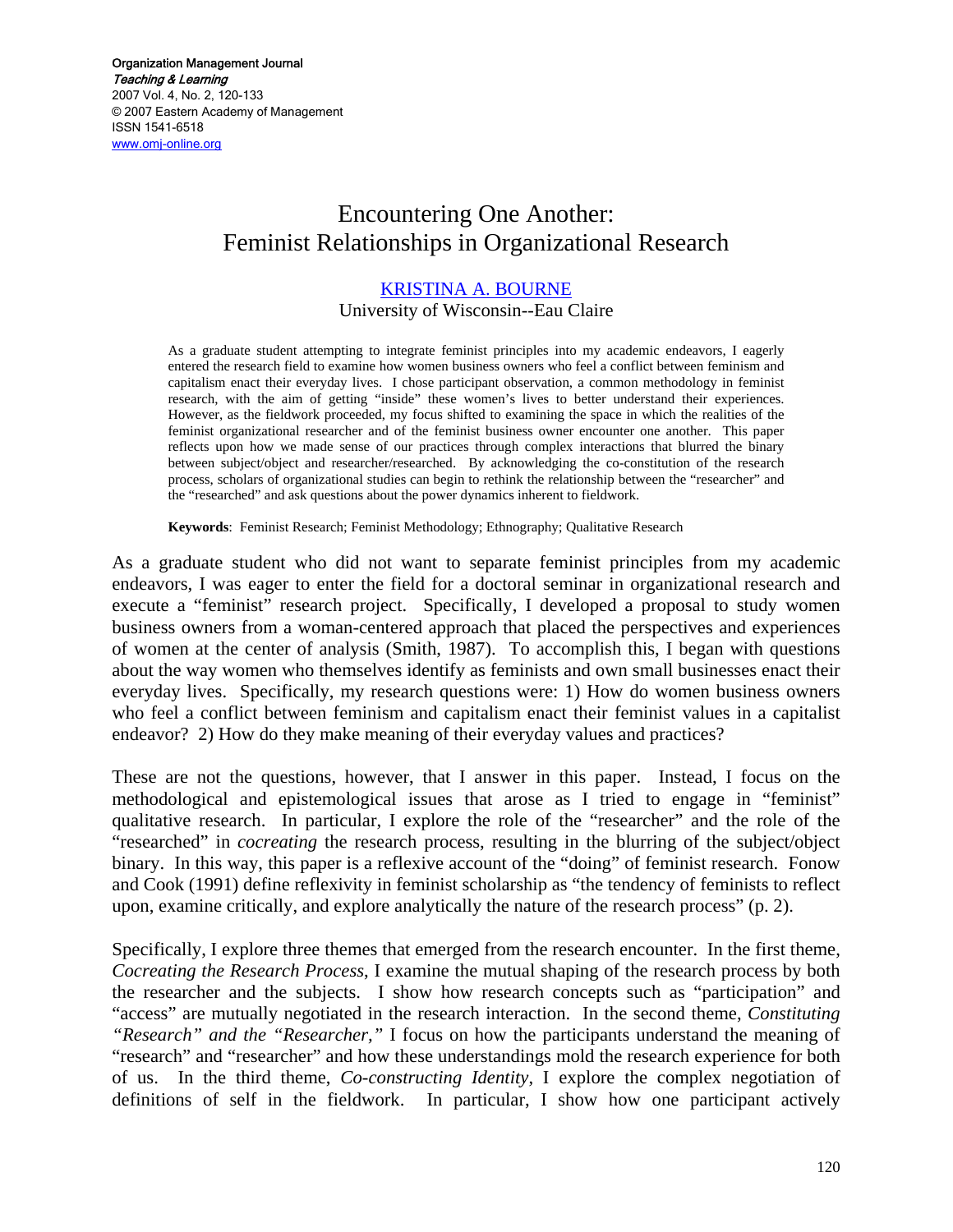constructed her own identity in relationship to the research process. However, before turning the analysis to these themes, I will explain how I initially framed and designed the research project in order to describe how my focus shifted from the original research questions to the personal relationships forged in the research encounter.

#### **Framing of Research**

Having just studied in another graduate seminar about Burrell and Morgan's (1979) typology of paradigms in sociological analysis, I originally framed this project in the interpretive paradigm. A basic tenet of the interpretive paradigm is that social worlds are ongoing processes created and re-created by the people in them (Berger & Luckmann, 1966). From this standpoint, social reality is understood as "a network of assumptions and intersubjectively shared meanings" (Burrell & Morgan, 1979, p. 30). Researchers drawing from this perspective are concerned with *how* social reality is constructed, accomplished, and sustained. In particular, they are interested in how individuals actively define and make meaning of their experiences, which are informed culturally. In this study, I planned to describe the social phenomenon of women business owners who identified as feminists and the meanings that they made from their everyday life situations.

To understand the world of women business owners from their own perspectives, I knew methodologically that I needed to get "inside" the phenomenon under study. Interpretive research uses many different methods such as observation, participation, and interviewing. Each of these methods is interactive, meaning the researcher and the participants are involved face-toface. For this study, I planned to use standard ethnographic techniques of fieldwork whereby I would observe and document activities and talk in the context in which they are happening.

To make this fieldwork experience feminist, however, I turned to Reinharz (1992) to guide the process. Reinharz (1992) suggests that feminist fieldwork is consistent with three goals: 1) to document women's lives and activities, 2) to understand women from their own perspective, and 3) to understand women in their social context. As I mentioned earlier, I was a graduate student learning to become an organizational studies scholar and hoping to incorporate my own feminist values into the process by setting out to achieve these three goals during this semester-long doctoral seminar project. What I learned was that negotiating fieldwork, in particular feminist fieldwork, was a complex web of interactions between myself and the participants that shaped how and what I would document and understand, and thus, the knowledge that would be produced.

#### **Shifting Focus**

Perhaps naively, I had envisioned the participants and myself coming together as feminists, in the present time, all trying to critique the social condition and resist the mainstream, whether it be of business or academia. I was overcome, however, with the minute details of negotiating the research process as well as navigating my own understanding of feminist research. For example, am I treating them as merely objects of research? Is their understanding of "participation" different than mine? Is my presence too much of a disturbance?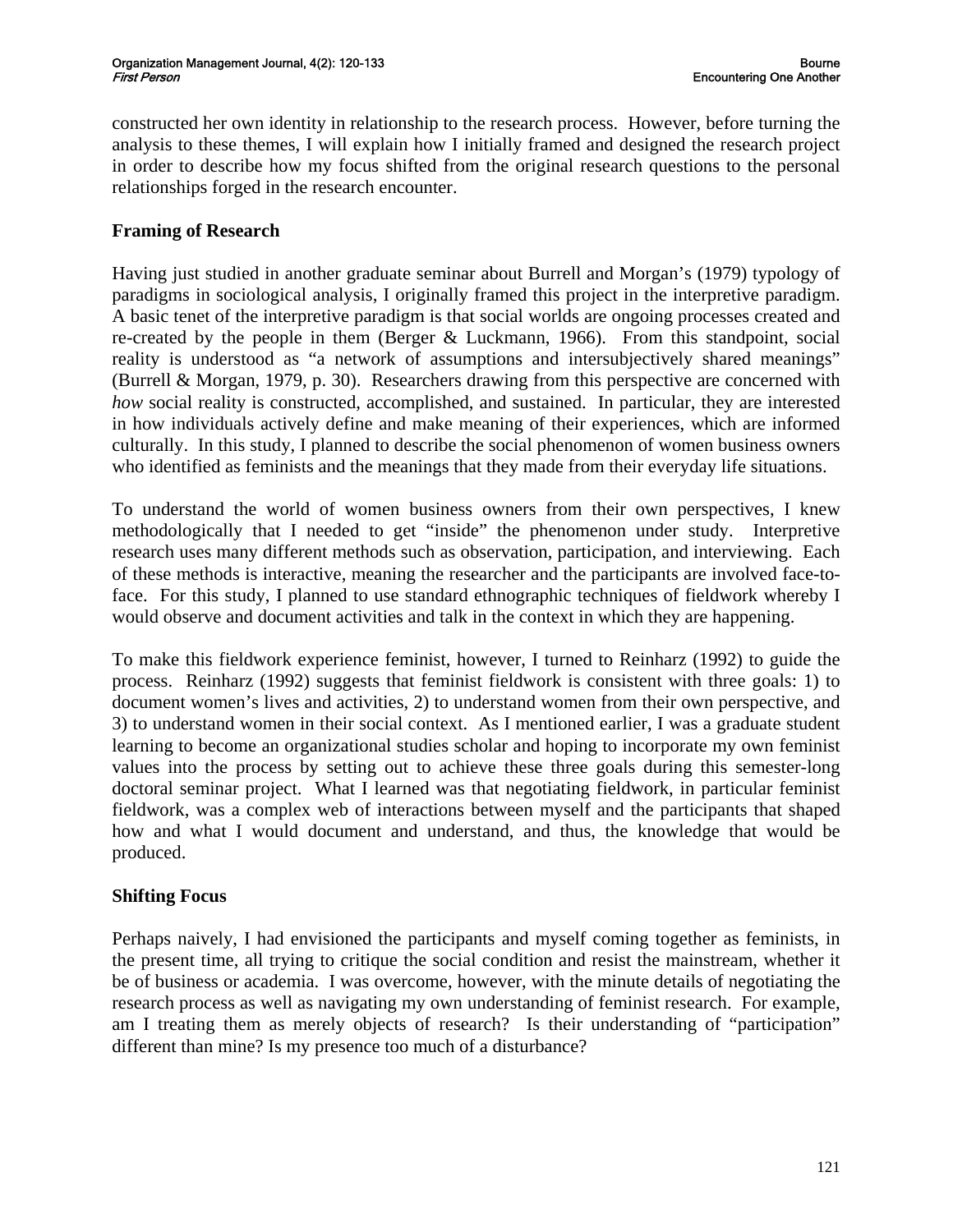I may have entered the field naively, but I did not enter it innocently. I was informed by writings that I had read in other graduate seminars such as "Issues in Feminist Research" and "Feminist Anthropology." For example, Ann Oakley (1981), in her article, "Interviewing Women: A Contradiction in Terms," describes her experience interviewing women on childbirth. She found that what she was taught in graduate school—being a distanced, objective interviewer—didn't work in the field because her "informants" constantly asked her for counsel and guidance. In the androcentric model in which she was schooled, she was supposed to dodge such interactions. She felt uncomfortable with this approach, not because it contradicted the "rapport" she was supposed to be building with her informants, but as a feminist, she wondered how she could not share such important information.

Other writers have also looked at issues inherent in feminist fieldwork research. Judith Stacey (1988) pointedly asks, "Can there be a feminist ethnography?" She argues that an ethnographic methodology exposes "research subjects to a greater risk of exploitation, betrayal, and abandonment by the researchers than does much positivist research" (p. 21). Daphne Patai (1991) also critiques the idea that the interview process "empowers" women in that it "gives a voice." She asks, "When is the purported empowerment or affirmation just another psychological surrogate, a 'feel good' measure, a means by which researchers console themselves for the real imbalances in power that they know—despite the talk of sisterhood exist?" (p. 147). Picking up on the critique of feminist ethnography and responding to postcolonial critiques of Western feminism, Ruth Behar (1993) focuses on the ethical issues in representing other women in scholarly writing. She observes that:

feminist ethnographers have found themselves caught inside webs of betrayal they themselves have spun…they realize that they are seeking out intimacy and friendship with subjects on whose backs, ultimately, the books will be written upon which their productivity as scholars in the academic marketplace will be assessed." (p. 297)

Thus, I was aware of issues of ethics and power in feminist fieldwork. What I was not prepared for, however, was how they would manifest themselves through the interaction of the researcher and the researched and the meanings created for each in the fieldwork encounter. I entered the field with my own material condition (i.e., the expectation that I publish a written text) and intellectual history (i.e., years of studying business principles, as well as feminist and critical theories). The women business owners entered the field with their own material condition (i.e., the need to keep their business viable) and intellectual history (i.e., both practical and theoretical knowledge of what it means to be a good businesswoman). I enacted "the doing of research" just as women business owners enacted "the doing of business."

Traditionally, the researcher speaks in an authoritative manner, describing what is "out there" (Alvesson & Deetz, 2000, p. 77). The interaction between the researcher and the researched, the knower and the soon-to-be known is frequently taken for granted. The co-constructing of the research process itself is often absent from the text. As the fieldwork unfolded, my research focus began to shift to the encounter of our two realities, both as feminist business owner and feminist researcher, and what follows is my representation of encountering one another.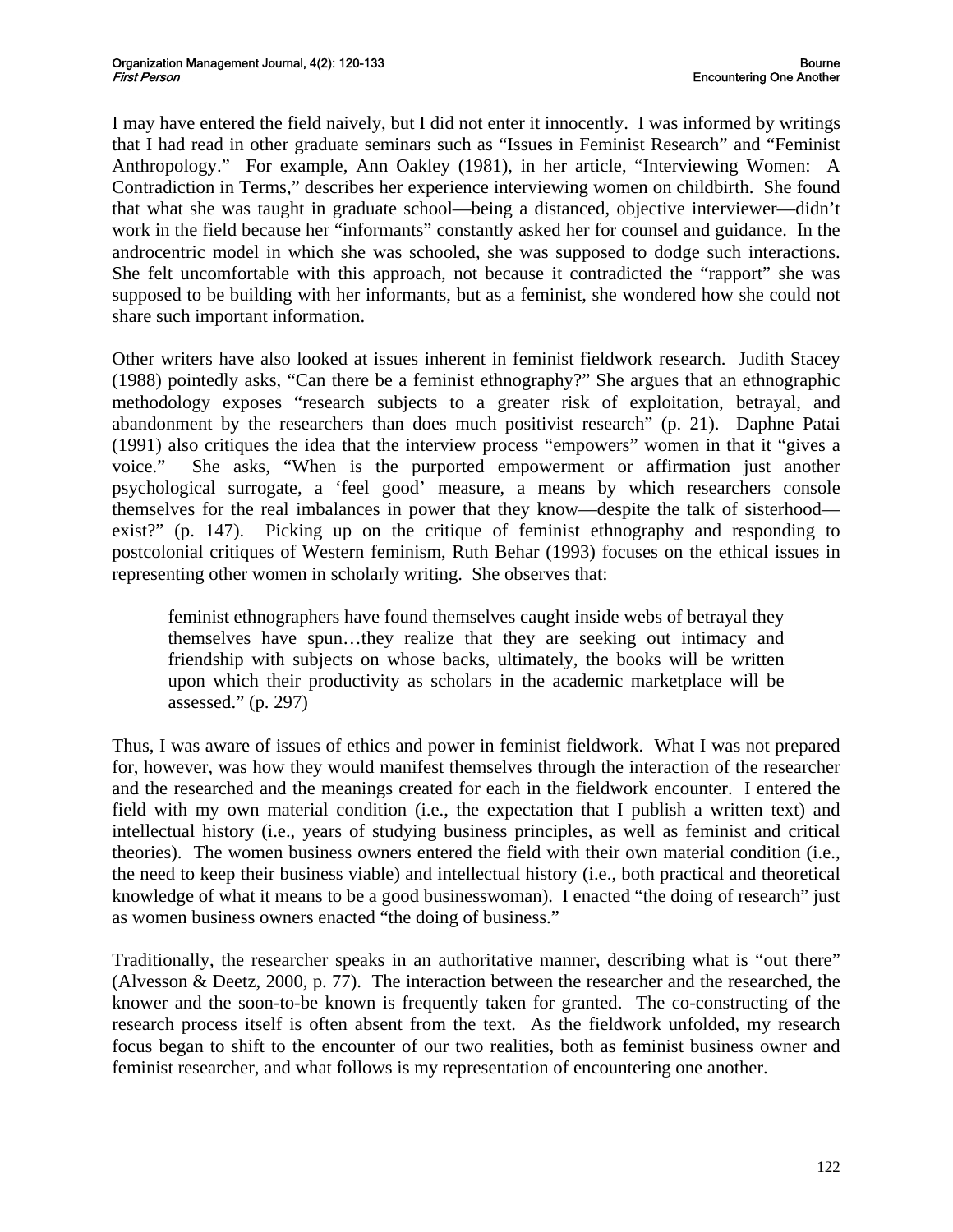#### **Introducing Four Feminists**

As the project was executed in the confines of a graduate seminar, I needed to gain access as quickly as possible to several women business owners who self-identified as feminists. For the purposes of the seminar requirements, my goal was to secure access to three feminist business owners. After asking friends and colleagues for candidates, I compiled a list of potential women who might fit my criteria. To gain access, I spoke with the first three women on the phone, explaining my interest in understanding women who own businesses, identify as feminists, and think about or have thought about their relationship with capitalism. I verified that each woman, in fact, fit these criteria. Each agreed that I could come to their places of business for several hours at a time and observe their activities and interview them over a three-week period. I spent a total of 15 hours observing their behavior and talking with them.

The three women who agreed to participate owned very different types of businesses. The first business owner, Katie, has owned a publishing service that specializes in personal histories for the past eight years. Now in her 50s, she has worked in publishing, editing, and radio commentary. The week I arrived to begin observing, Katie had just hired her first full-time employee, Kristy. The second business owner, Emma, owns a local retail store, employing approximately eight full-time and eight part-time workers and carrying a diverse product line ranging from office and school supplies to college memorabilia. Emma, now in her 40s, has been running the business since 1997, after she inherited it from her husband who had owned and run it since the early 1980s. The third business owner, Susie, is a good friend of mine. She is an energetic woman in her 40s who has created businesses arising from her various passions throughout her adult life. She currently owns a company that provides workshops on wellness in organizations ranging from women's Ivy League colleges to large investment firms. I should mention that the fourth woman in this research is myself, a graduate student in her 30s, studying organization studies with a strong interest in gender.

While what I learned about how they reconcile their feminist values and capitalist practices was very interesting, it was in encountering each other in the research process that I learned the most from what was "just" a mini-project for a required graduate course. Below I describe this space that we created together.

#### **Describing the Space Between Us**

To illustrate the complex interaction of "researcher" and "researched" in the research encounter, I will offer stories made from both their words and mine. These stories will center around three themes that I developed from the rich material that our time together provided: 1) the mutual negotiation of participation in the research process, 2) the constitution of the researcher as a human and a friend, not a researcher, and 3) the question of defining one's self in the research encounter. I acknowledge that these stories are not fixed and are just a small part of our experience together. Further, I have focused here on the interactions between the women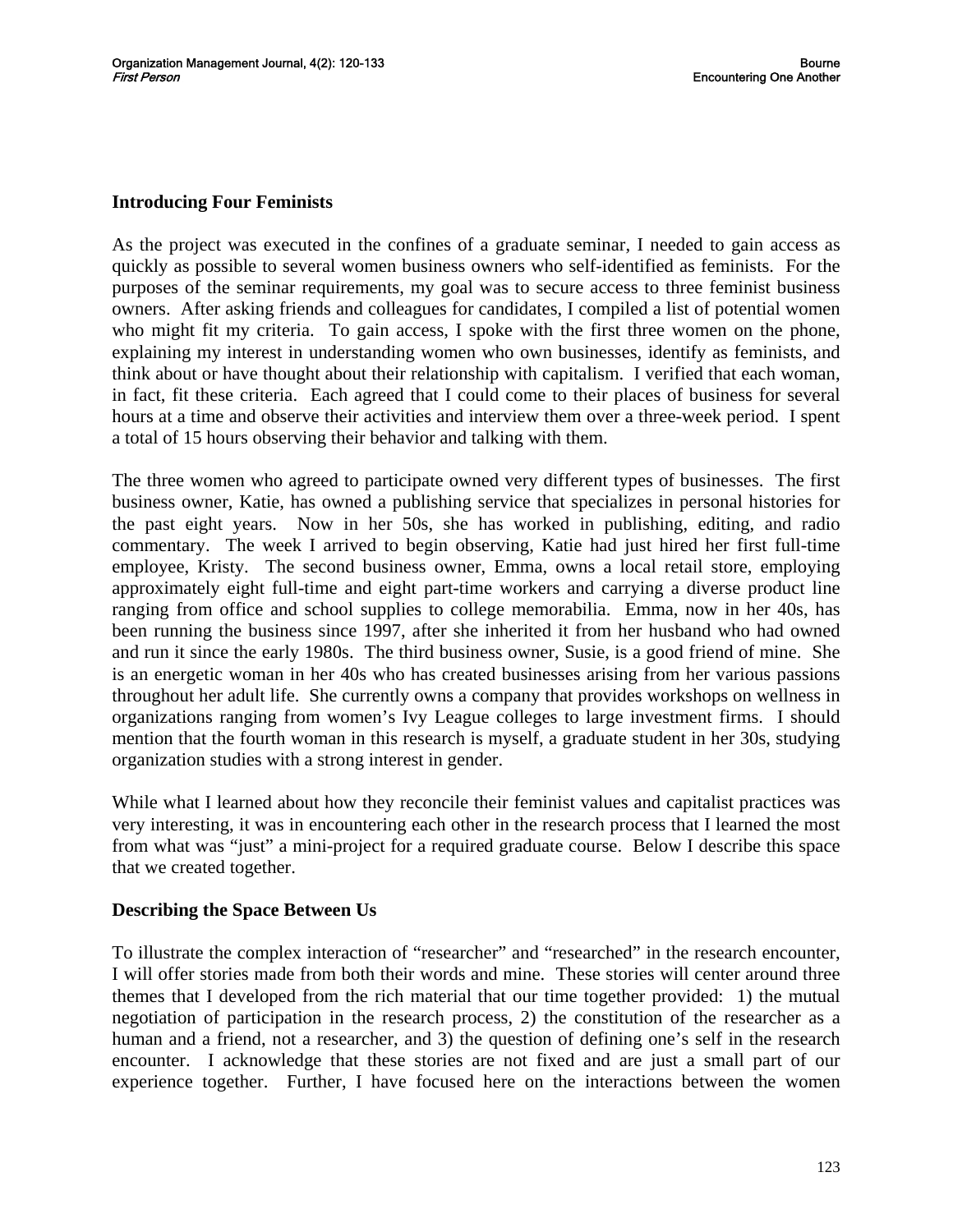business owners and myself, but our encounters took place among others such as employees, salespeople, and customers.

#### **Co-creating the Research Process**

In the following two stories, I will show how the research process was actively shaped by the interaction between the women business owners and myself. Our behaviors were formed in relationship to one another and we made meaning of the process together.

*What "Participating" Means***.** I chose participant observation, a common methodology for qualitative research, especially for feminists. As mentioned earlier, the goal of participant observation is to "get inside" the lives of people. In this case, I set out to participate in the women's everyday activities of the business in order to gain a better understanding of their lives. As I soon found out during my field experience with Emma, it is not as straightforward as it might seem. I learned that both the participant and the researcher shape the experience of this methodology, and thus the knowledge gained.

I had been perhaps twice to the variety store to buy local hiking maps before it became my research site. It was 7:15 a.m. on the first day of my field research and a bit of nervousness began to rise up as I walked toward the store. What would she be like? Would I be interrupting her work? How would I blend in? As I reached for the door handle, a sign taped to the window caught my eye that said, "We stand together against bigotry and racism," which must have been a response to racist acts against a store down the street, incidences I read about in the local paper. I approached the tall woman standing behind the counter, wearing an Irish sweater, jeans, and a multicolored scarf tied around her neck. My anxiety began to melt away when I introduced myself because her smile made me feel welcome, as did her gentle handshake. For the first hour, we were the only two people in the store except for the stream of customers buying their morning paper. Her dog, Cody, a golden retriever who was leashed near the counter, was our opening topic of conversation. With the local public radio station playing in the background, Emma and I engaged in getting-to-know-you conversation. Our topics ranged from our dogs to my program at the university to raising her sons after her husband had died. Our conversation flowed easily, interrupted only when she rang up customers' purchases. As the other employees appeared and the store began to get busier, I spent the next hour wandering around the isles looking at the endless products on display. Earlier, Emma had pointed to a chair by the open office area near the cash register where I could put my coat and bag. It became my personal space while I was at the store.

My goal for the first visit was to get familiar with the store, the people, and their rhythms. The first day, when I wasn't walking around the store jotting notes about the merchandise, talking with employees, or observing their activities, I sat in the chair. The next visit, I asked Emma if there was anything I could do while I was at the store. Having chosen participant observation as my method, I wanted to take part in her everyday activities. She couldn't think of anything and told me to "just relax" while I was there and motioned with her hand to what she referred to earlier as "your chair." Feeling obligated to do as she wished, I sat in the chair. Was I being disruptive? Did she not want me to follow her and watch her actions? With nothing to do but sit in the chair, I became extremely interested in the dog and the bathroom.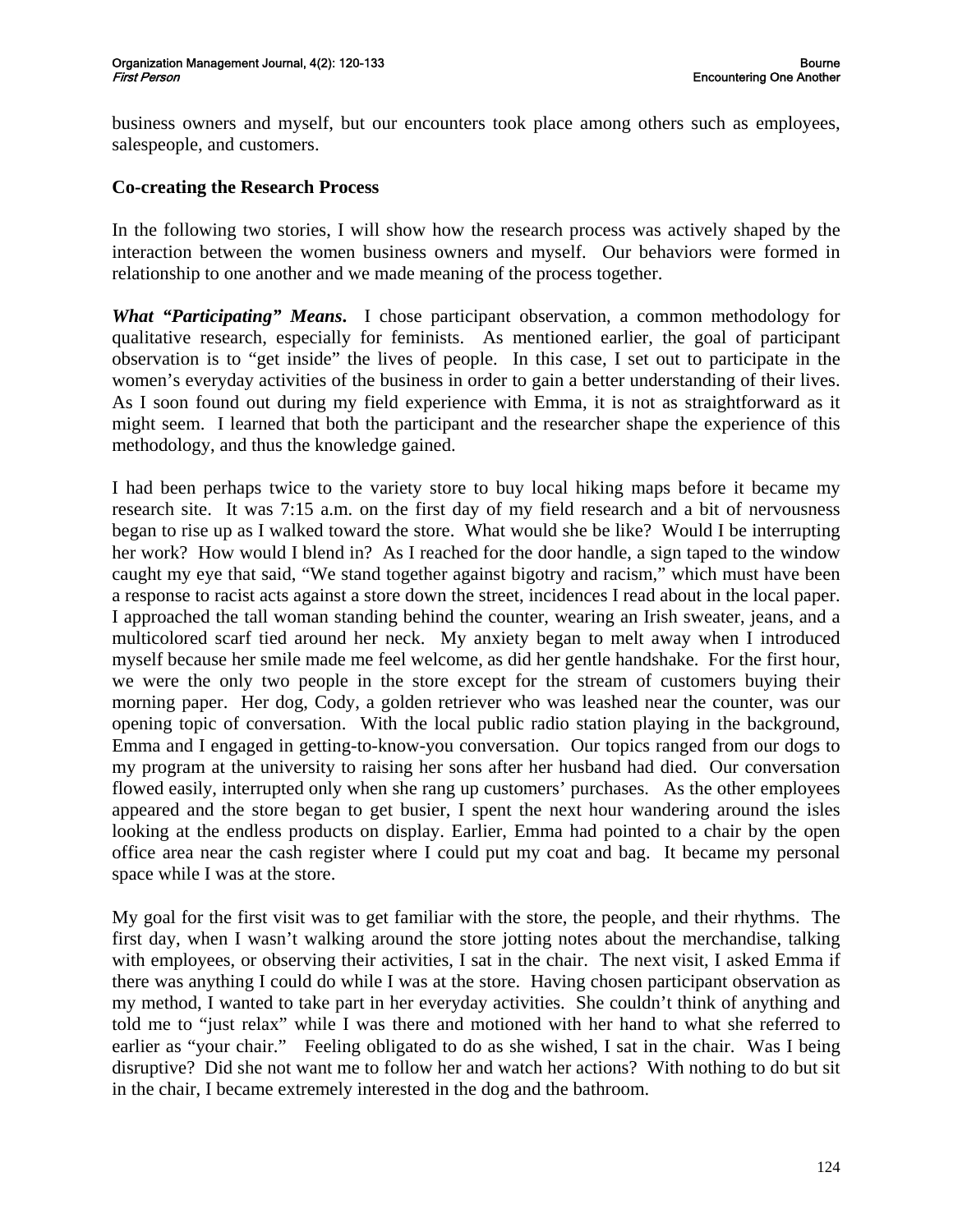As this was my first experience with participant observation, I felt deflated that I couldn't participate and wondered if the quality of my data was going to be jeopardized. I asked her later about her response to my request to help out. Emma responded, "Initially, I thought you don't have to do that because we have everything covered." She went on to talk about what it would mean if I were "working." "From a legal standpoint," she wondered, "would I have to pay you?"

In this interaction, Emma actively shaped my behaviors as a researcher. Although I chose what to look at and how much time I spent in the bathroom, she limited my activities by rejecting my offer to participate. For her, my role was embedded in the larger social and legal context of "work," rather than research. In this way, as a researcher, I did not have a place in the business. Although she welcomed me into her world, she shaped how I was going to experience it, thus shaping the knowledge I would gain.

What "Access" Means. Gaining access to women that "fit" my original criteria was a long, drawn out process that took several weeks. I had left several messages on Katie's answering machine, asking her to participate in my study, none of which she returned. When I finally reached her, I introduced myself and the project, being sure to mention that I got her name from a mutual friend of ours. When asked if she identifies as a feminist, she responded, "Yes, absolutely!" Would she be interested in participating in my study? "Yes, you can observe my business as long as I don't have to spend 15 minutes with introduction talk," she said. "No problem," I replied, relieved to have another participant.

The "fifteen minutes" phrase kept running through my head as I walked up the stairs for the first time to her office above the shops along the main street of downtown. There was a woman at the top of the stairs wearing a floral scarf and holding fresh-cut daffodils. When she saw me, she said without excitement or aversion in her voice, "Oh, you're the student." I followed Katie into her office, which consisted of two rooms with a large rectangle cut out of the separating wall, making the two rooms almost one. She introduced me to her new employee, Kristy. I sat on the corduroy couch, dwarfed by the large flower print in a dizzying array of blue, turquoise, orange, and deep purple. The space felt small and I felt out of place. Through the cut out in the wall, they talked about their weekends and then plans for the day's work, while I listened and looked at the books on the bookshelves. During the first visit, I spent most of my time looking through their books and listening to conversations. I was cognizant of not wanting to talk too much, ask too many questions, nor make Katie feel she must spend "15 minutes with introduction talk."

Again, wanting to do "real" participant observation, it was during the second visit that I asked if I could do any work while I was there. While we stuffed and addressed envelopes for a mailing, Katie and I had an engaging conversation. She talked about Kristy, her first full-time employee, and detailed the ins and outs of the printing business. We talked about the curtains she made from her mother's old curtains. Our conversation eventually led us to women business owners and her experiences. We talked about how most conferences that target women business owners are about "inspiration." I asked why. She said, "Look at who they are. They have access to money, husbands with deep pockets. Look at class. They can afford to talk about inspiration, rather than practical business strategies." In the middle of this discussion, the phone rang. It was a man taking a survey of women business owners and she told me to listen in on the other phone.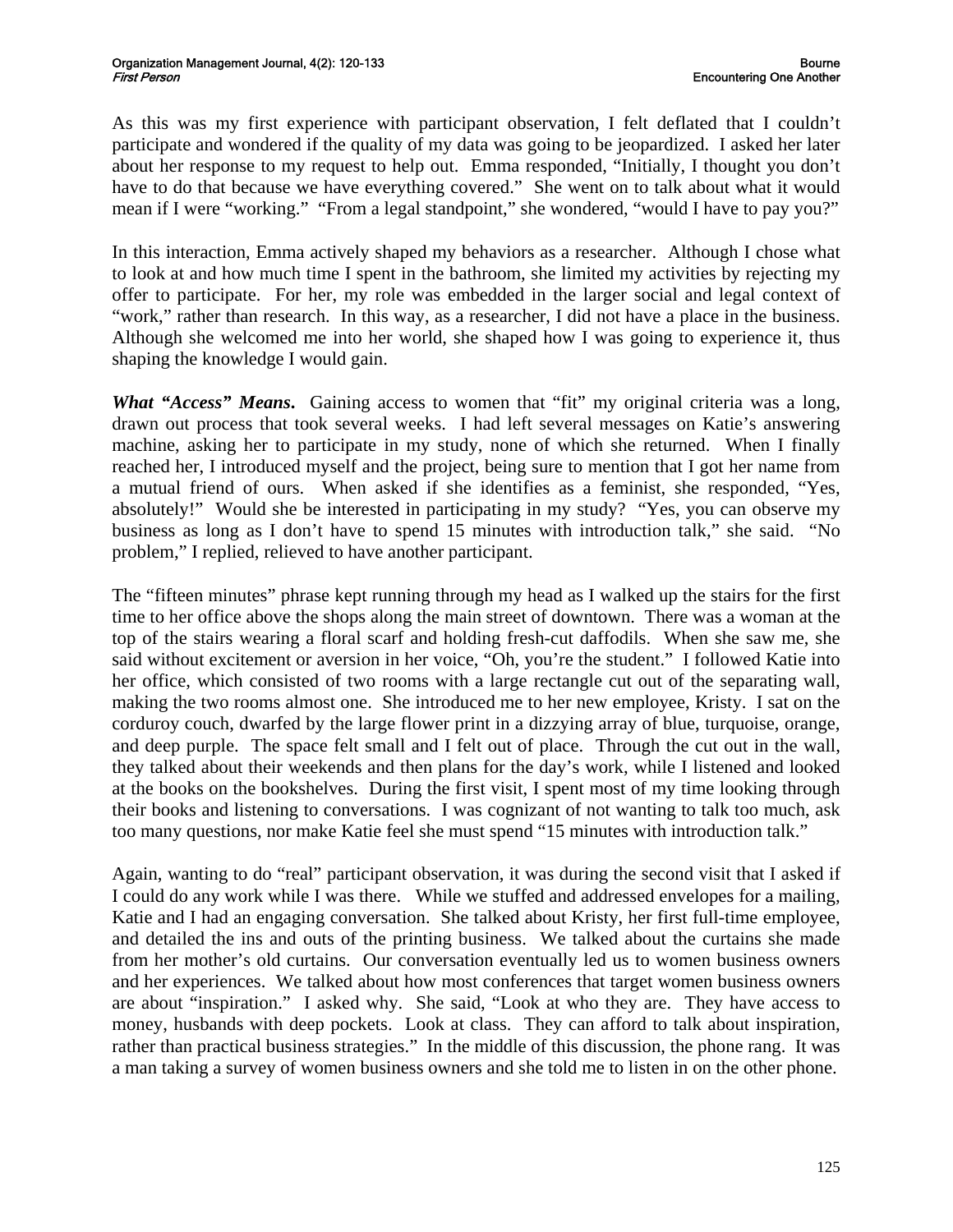During that visit, Katie was quite open to sharing her thoughts and experiences, yet I was still trying not to disrupt her work too much. In a later conversation, I asked her what she meant when she used the phrase, "15 minute introduction talk." She explained, "I was feeling protective of my time." She said she felt conflicted on whether to agree to participate because on the one hand, I had mentioned our mutual friend whom she respects, but, on the other hand, she had "no idea what this woman wants from me" and felt "put upon." She didn't know what she was being asked for and didn't want to have two more conversations to figure it out.

This story is another example of how we, the researcher and the researched, shape the research process together. Katie did not only respond to my request to enter her business, but also actively shaped what entering her business would look like. As a business owner, she was "protective" of her time, but allowed me in, a primary step in the research process. She took the lead, however, in how much to engage with me, setting the boundaries of the research up front. In turn, her sensitivity about time shaped my behavior (e.g., my sensitivity to not talk too much). Thus, the research unfolded in relation to the space in which our realities as a business owner with limited time and a researcher needing access to data came together.

#### **Constituting "Research" and the "Researcher"**

While the above stories demonstrate the co-construction of the research process through different definitions of "participation," the complexities of participation were also evident in the women's views of me and my research project. Through our interactions, it became clear that they saw me as a human being, rather than as a unidimensional researcher that treats people as objects. My actions and words, as well as their behaviors and ideas, contributed to our construction of me as a human, in what is traditionally an inhumane, reductionist process.

*Becoming a "Useful" Human***.** As mentioned earlier, it was during my second visit with Katie that I asked to participate. She immediately said yes and handed me a stack of papers, envelopes, stamps, an address stamp, and a list of regional newspapers. My task was to stuff a piece of paper announcing her upcoming writing workshop into envelopes and then address them. Since Kristy was not there at the time, I sat at her desk, taking excruciating care to fold the announcements straight and write in my best handwriting. I was happy to be able to participate not only because participant observation was the methodology I had chosen, but also more immediately, because it gave me something to do so that I didn't feel so out of place.

In this case, I thought my participation was a neutral act, but after talking with Katie a few weeks later, I realized that it had a significant impact on my experience with her. During an earlier conversation with Kristy, she made a critical comment about an oral history book written by a colleague of hers, describing it as "so anthropological and academic." When I heard those words through the open space in the adjoining wall, I began to feel like an interloper. Was the remark intended for me to hear? Was she making a statement about my work? Instantly, I began to wonder if I was "too academic." I asked her a few weeks later what she meant when she used those adjectives in such a way. She explained the difference between her work, writing personal histories, and academics' work. "Academics draw conclusions in order to write papers and read them. It is not helpful to people, but it helps [academics] themselves," she said. She indicated that academics are welcome in her world, but they have to "prove" themselves as wanting to help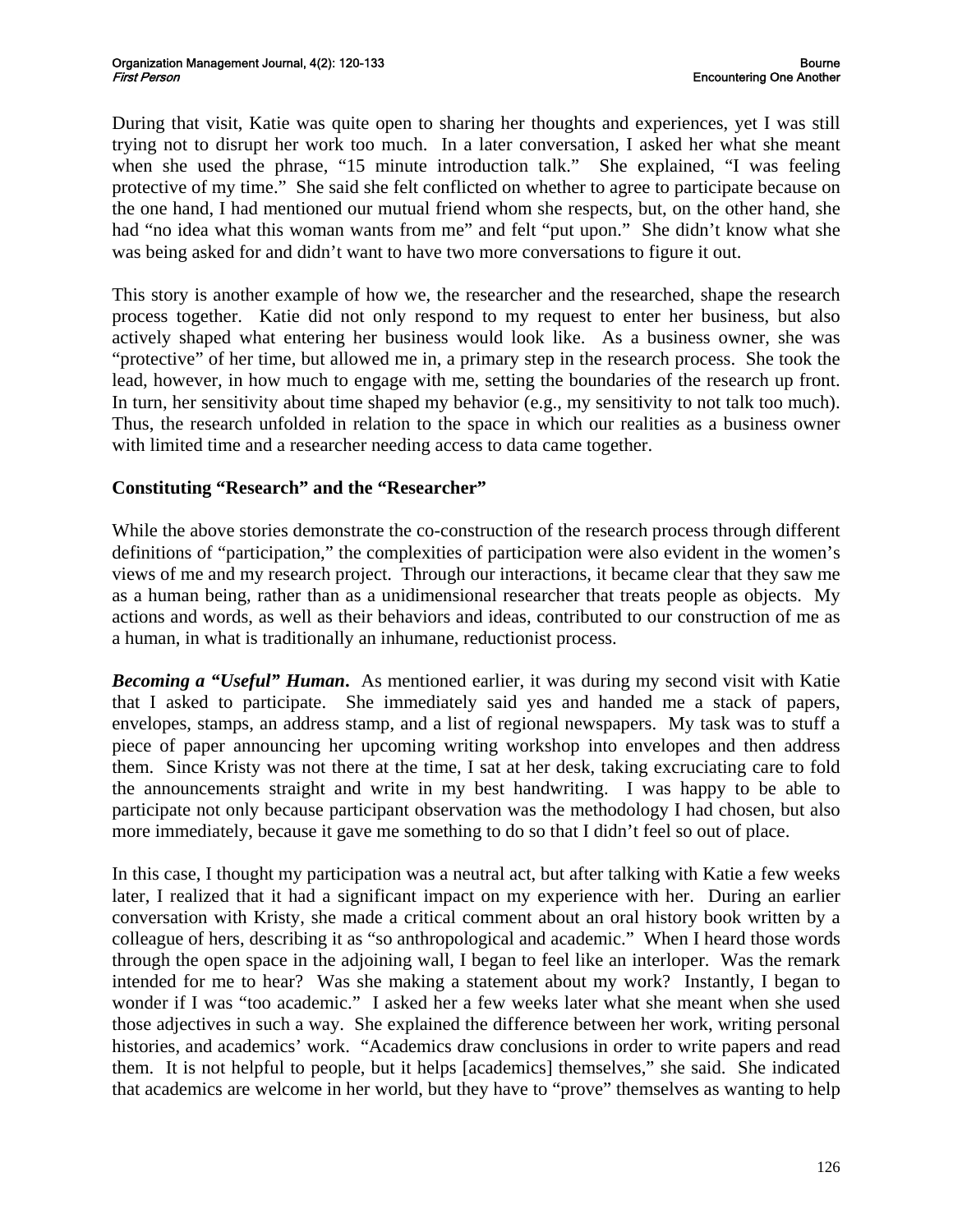others. I asked her, how then did she feel about me as an academic in her world? "As a student," she said, I was "fine," noting that I wasn't a consultant. She said that she believed my work about women business owners was important, that more work needed to be done, and that this kind of work would help others. This conversation about academics and the value of their work flowed into her talking about how "nice" it was that I wanted to be "helpful" when I offered to participate. She said, "I appreciated that you are pursuing serious inquiry, not just fulfilling an assignment. I had a strong feeling of you wanting to be useful in the world."

In making sense of our interactions, it seems to me that my work as an academic and Katie's opinion of it was tied to what I did while I was in the field, my actions and behaviors. She accepted me as not "so academic" because of her experience with me. Although I was required to participate in order to "get inside," it constituted me in her eyes as a person—a person who wanted to be "useful" in the world. The importance of my help was also shaped by Katie's material situation. She really could use the help getting the mailing out since Kristy was gone that day. My "usefulness" had different meanings for each of us as we both experienced it from our own realities.

*Blurring the Boundaries of Research***.** The third participant in my study was Susie, a friend of mine whom I had met at a local women business owner's conference four years previously. She had participated in another project of mine the previous semester, which explored women's identities as women business owners. When I asked Susie, a self-identified feminist, if she identifies as a woman business owner, she focused on the word "business" when she responded,

I still think that business is dirty. And I can't get past that, so I don't embrace it. I'm actually embarrassed to say that I am a woman business owner because to be in business feels synonymous with being dirty…I think the whole business model as it has existed in a white male construct is not particularly fitting for women.

This conversation was the catalyst for my interest in the conflict and tension between owning a business while at the same time having values of noncapitalism. She, therefore, immediately came to mind for this semester's project. We hadn't seen each other in a couple of months, so we were both looking forward to my attending her next wellness "gig" at the local veteran's hospital. I walked up to the building at 2:45 p.m., our arranged meeting time, and Susie wasn't there. I sat down in a slightly rusty wire patio chair to wait. A man came out of the building, saw me, and walked near, but not directly toward, me and commented on the nice day without looking at me. I agreed and we talked a bit more about the weather. It was exactly 3:00 p.m. and I was getting nervous that I had misunderstood Susie's directions. When I told the man that I was to meet her, he said with a laugh, "Oh, if she said 3:00, then you can set your clock to 3:05. Her red truck will came flying around the corner and she will run by saying, "I'm running late." He was right.

When she arrived, she came rushing up the sidewalk with a big black duffel bag filled with her props and was just about to say something to the man when she saw me sitting in the chair. She seemed pleasantly surprised to see me, indicating that she forgot we were to meet at 2:45 p.m. Just as she was introducing me to the man, two other men and a woman came out of the brick building to tell her that the group was only two today. Her face went limp. Two wasn't enough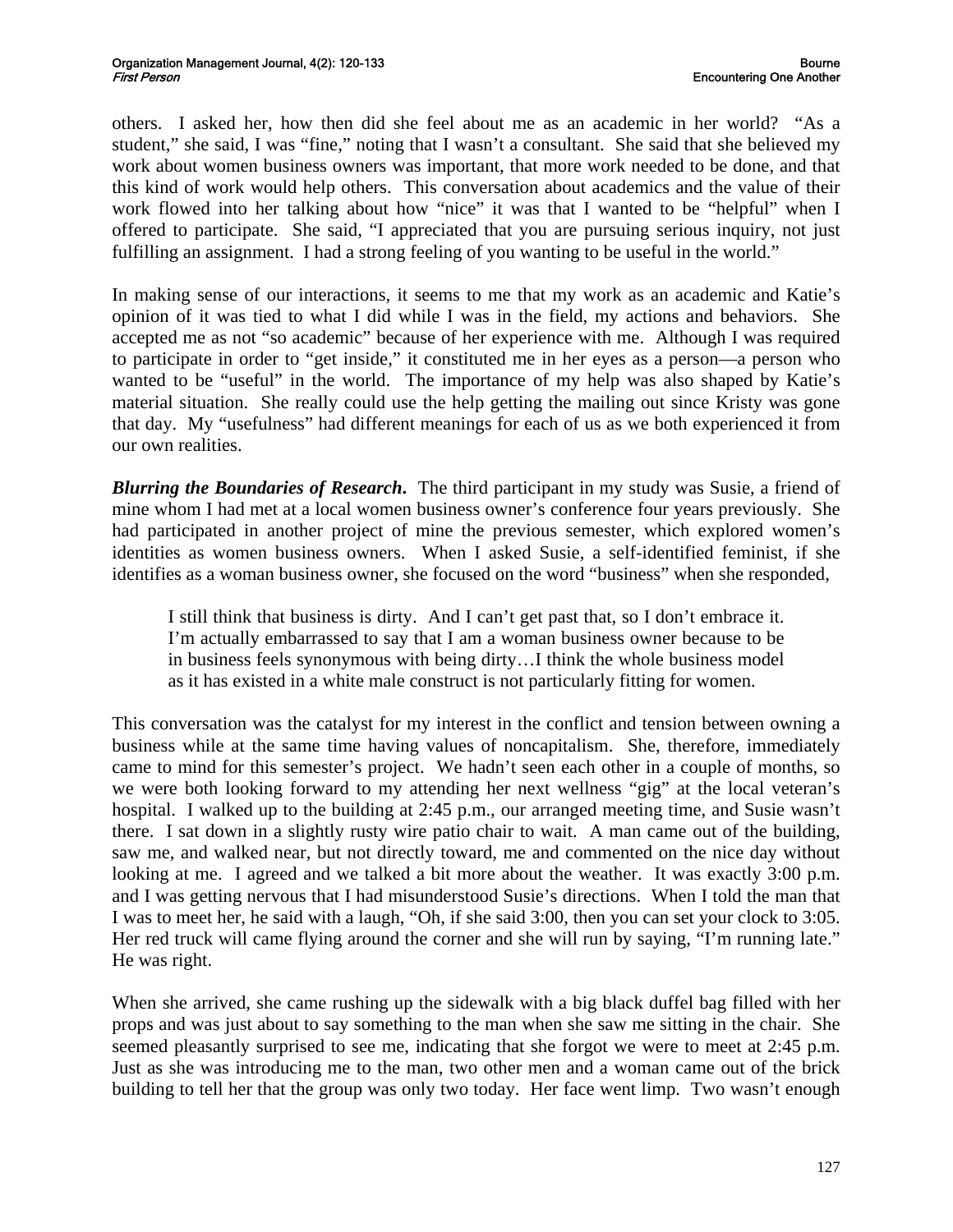to run a session. As we walked to the parking lot together, Susie apologized repeatedly for it being cancelled. I responded with "It's okay, that is what research is all about."

While I was writing up my field notes later, I realized that she might have been apologizing because she genuinely wanted me to see what she does with the vets. My response indicated that I saw the experience as "just" research. It dismissed her work, treating it as only an object of my research. I began to wonder if I was abusing our friendship. I asked her a few weeks later in a telephone conversation if she ever felt like I was using her for my work since I called her every time I had a feminist project. "Never, ever, ever do I feel used," she said adamantly. "I'm so supportive of you as a human. We excite each other in our professions because we spark each other's thoughts. We energize each other," she continued. She summarized our interactions, "We are two humans coming together with high, palpable, insane energy."

Her prior knowledge of me allowed her to see me as her friend and a researcher, both at the same time. The boundaries around what research is, what friendship is, what work is and how our roles interact in the field become blurred in this situation. I should note that the process of constructing each other goes both ways. I see her as a friend, not just as a business owner. Our friendship weaves in and out of our professional lives, impossible to separate.

#### **Co-constructing Identity**

*Who Defines Whom?* In the previous examples, I focused on how the participants were involved in constituting the research process and the researcher. In this section, I would like to address how one participant actively constituted her own identity in relationship to me, the researcher.

A friend of mine at the university had given me the phone number of her neighbor, Emma, believing she might be a good candidate for my study. I left a message on her machine explaining my project. When I finally reached her by phone, I reiterated my need for women who own businesses, identify as feminists, and struggle with the tenets of capitalism. She said she was not sure whether she wanted to participate and wanted to think about it. A few days later, Emma left a message on my machine stating that I was welcome to observe her and her business. She said she wanted to explain, however, how she came about being a business owner because she thought she might not be the "right" person for the project. Her neighbor, who gave me her name, had already told me that she inherited it when her husband passed away.

 Later in a conversation, I asked her what she thought about over the weekend before agreeing to have me come observer her. "I said no at first," she announced. She indicated that she reacted to the word "feminist" in my message. Although she said she identifies as a feminist, at this point in her life, trying to raise a teenage son, she does not feel like a "strong" woman, which is the image the word brings to her mind. She also had an immediate reaction to the words "woman business owner." She explained that she did not feel that these words truly described her situation. "It's by chance. I don't know the ins and outs of the business. Other people have been here much longer and it is not my place to take away their power," she said. "I didn't fit the bill," she continued, "I thought about other women in town who are *really* women business owners." She agreed to participate she said when she listened to my message that said how she came about owning the business was not an issue. Her curiosity about who I was, what I was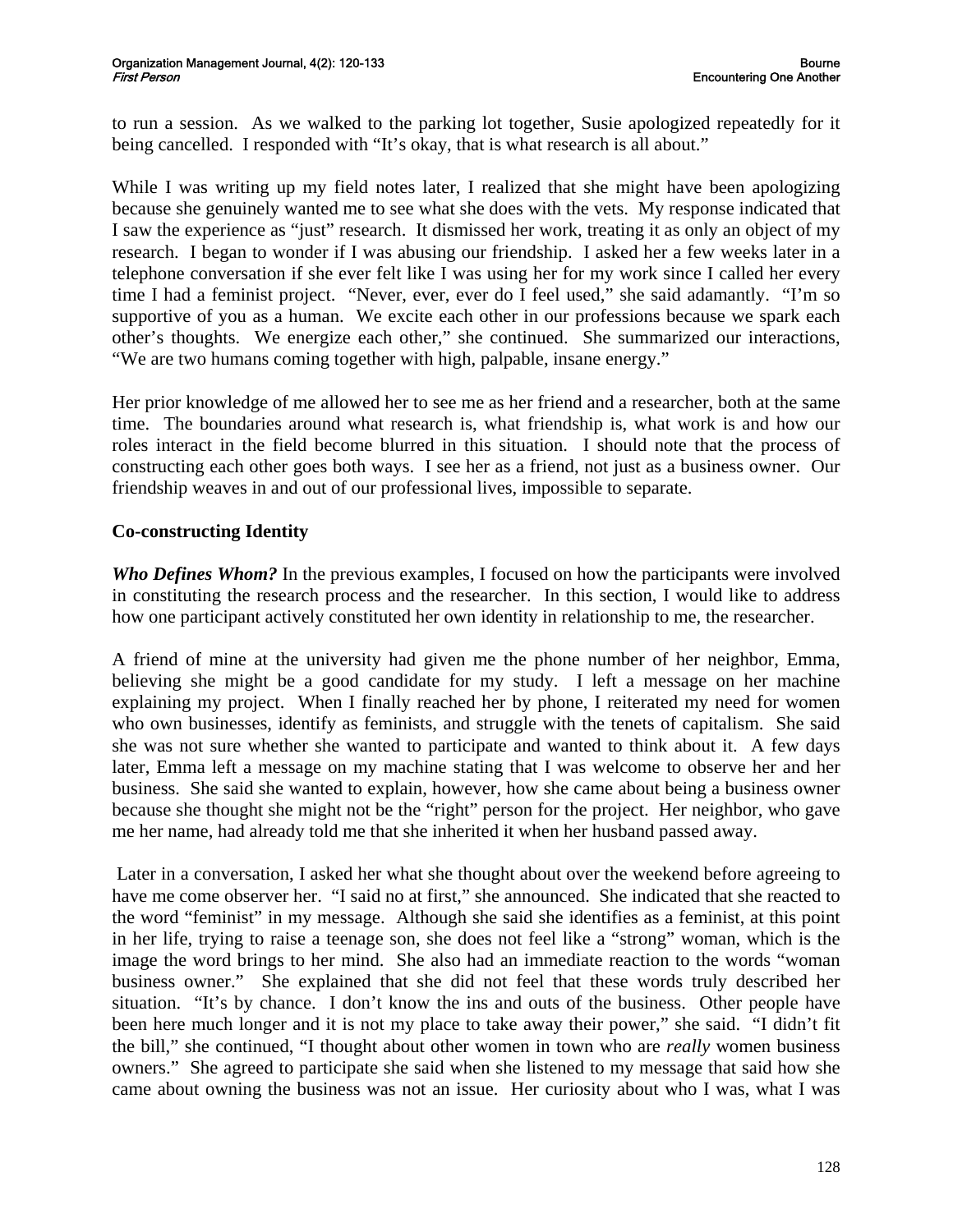doing, and my "take" in light of being a feminist, motivated her to say yes, but only after much thought, she recalled.

Emma and I both brought different histories and different understandings of the word "feminist" and "woman business owner" to our interactions. Although I was interested in how these words get enacted in the women's lives, I was treating them as straightforward categories one either fits into or not. Because Emma lives these categories every day, she saw them as more complex. They were emotionally loaded for her. She made meaning for herself in relation to me by resisting being predefined by the researcher. Thus, she constructed her own identity, but did so in relationship to the research process.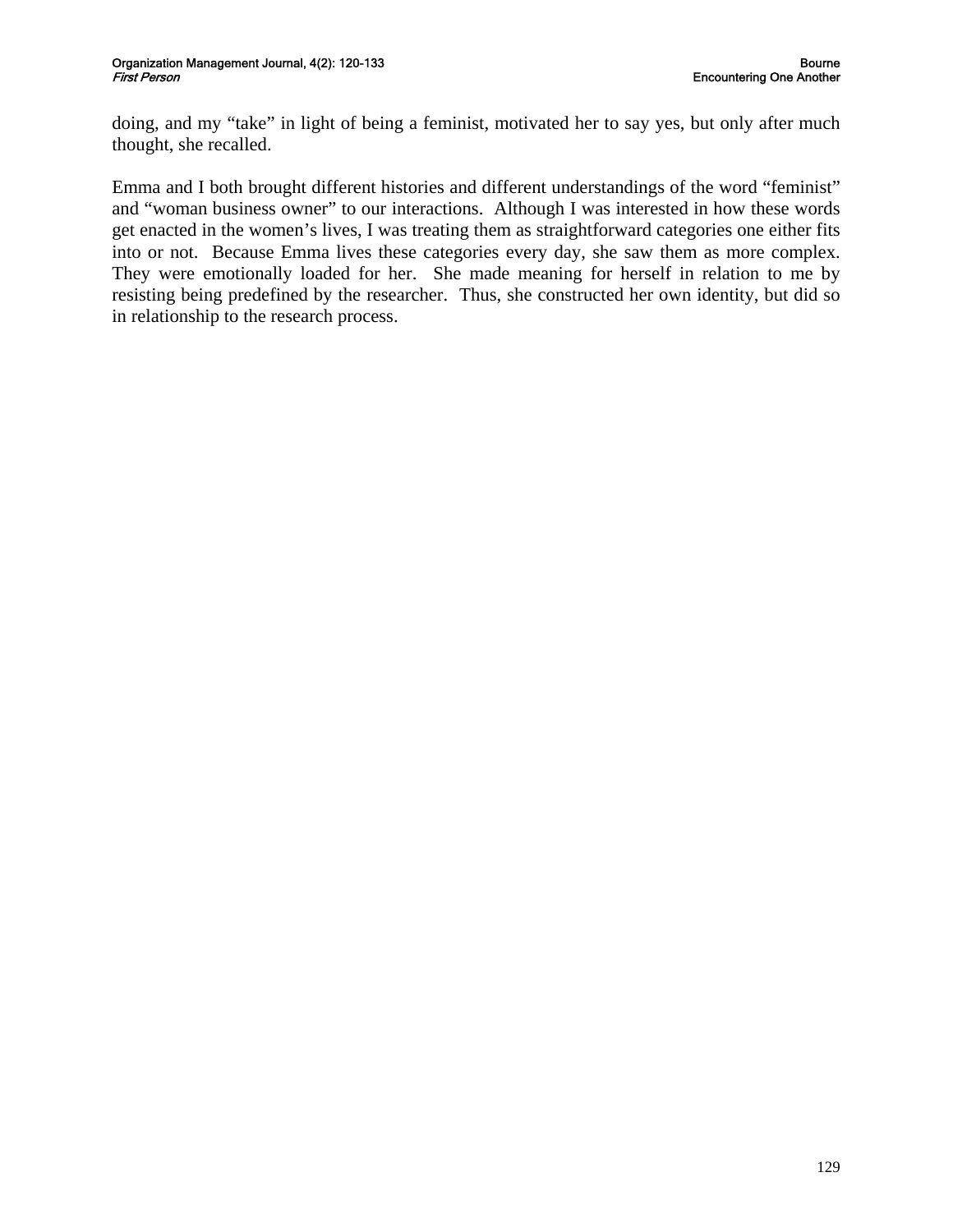#### **REFLECTIONS FROM THE FIELD**

Marshall (1992) suggests, "people study topics that are relevant to them and do so through inquiry methods which are significant in some way" (p. 281). Indeed, as a graduate student trying to weave feminist principles into my scholarly endeavors, I chose to study, using a feminist fieldwork methodology, women business owners who are trying to incorporate their feminist beliefs into their capitalist activities. Marshall (1992) also puts forth that "selfreflection" is "essential to fully engaging with the research and the learning it offers" (p. 282).

I chose to position myself as a feminist researcher, so I had to inscribe meaning onto this position. Epistemologically, I framed the project in the notion that knowledge cannot be obtained from an objective observer, but rather must be understood from those who experience it. As mentioned earlier, feminists have used participant observation to open a space for researchers to speak from a position "inside," rather than from "outside." From other graduate seminars, I was aware of the many dilemmas of engaging in feminist qualitative research. Indeed, after I entered the field, my mind was flooded with questions. Am I using women for my own academic purposes? Am I really open to understanding women from their own perspective? Am I disrupting women's everyday lives? In essence, what does it really mean to be a feminist researcher?

When I confessed my struggles of being a "good" feminist researcher to my professor, she noted, "It's not just about you." Thus, I began to move beyond examining only the researcher, or only the participants, to the personal relationships forged in the fieldwork process. In order to make sense of my experience in the field, I returned to the feminist research literature, this time soaking in the words of feminists who have come before me through the window of my own experiences, pushing my understanding much deeper.

#### **On Encountering One Another**

Limerick and O'Leary (2006, p. 100) suggest that feminist researchers question the "artificial separation" of the researcher and the researched by making transparent both of their subjectivities. Reflecting on my project, I realized that identity, both of the researcher and the participants, in the research encounter is not fixed—it moves in relation to the research interactions. Participant observation assumes you become "one" with your participants, an "insider." By spending time at the businesses, I was supposedly in a better position to understand and interpret the lives of the women business owners. However, I realized that as the researcher I do not only enter the participant's world. Rather, we participate in one another's lives, trying to make sense of each other. We each hold culturally meaningful positions. I move in and out of the roles of researcher, feminist, student, friend, and woman, among others. They move between the roles of business owner, businesswoman, boss, mother, feminist, and research participant, among others. It is the *interaction* of these subject positions that creates the research encounter.

As Wolf (1996) points out, however, the fieldwork process produces power differences in terms of who defines the research project. The researcher usually chooses the topic and creates the questions. Lal (1999) contends, however, "…that our research subjects are often not just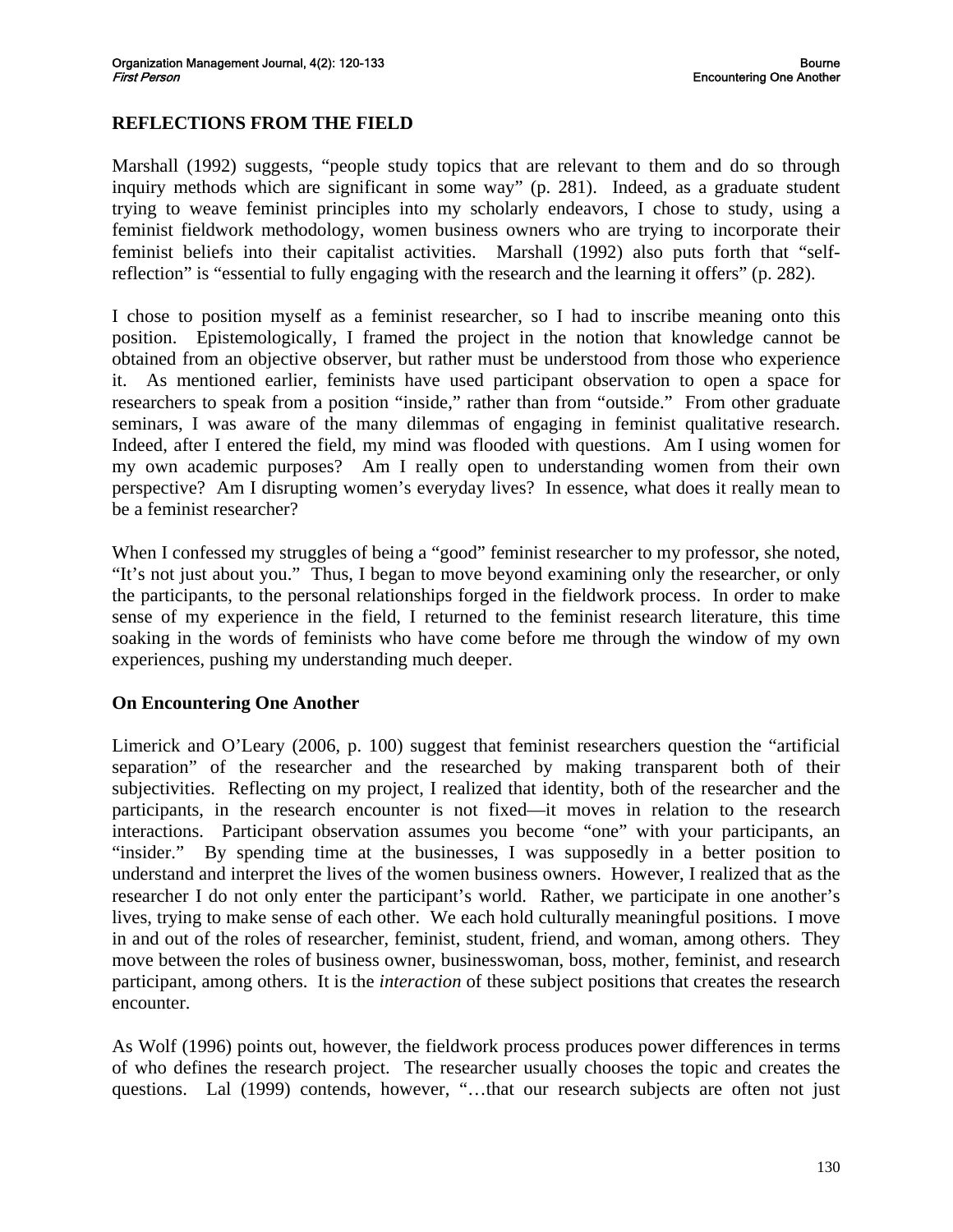'responding' to our agendas and to our questions, but they are also engaged in actively shaping their presentations to suit their own agendas of how they wish to be represented" (p. 122).

In reflecting on my experience, obviously, the women business owners and I are different. We both have different agendas and different stakes when we encounter each other. Through the stories of our encounter, I am acknowledging that the women are actively engaged in the research process. The women resist the research by limiting my involvement, by not answering certain questions. The women respond to the research by answering questions I have not asked, by presenting themselves as they wish to be represented. They act in relation to me and I act in relation to them. Together we define what constitutes "research" through our mutual, and often unequal, interactions and conversations as we encounter one another.

While I had been taught theoretically to be mindful of the power dynamics underlying fieldwork, it was not until I experienced them in the field that I began to understand the dilemmas of negotiating feminist fieldwork. It was in those moments where I questioned myself as a "feminist" researcher that I learned the most about how the co-construction of research occurs and the power processes underlying it. Of course, research does not end with the encounter in the field, my focus above. I could have also examined the problems and contradictions of analysis and writing the text. For example, I chose to focus on the moments in the research encounter that I felt were meaningful. Perhaps the women found other aspects of our interactions to be worthy of further reflection. I also could have focused on the challenges of (re)presenting the experience of our encounter as a text. Have I, as the researcher, really gone beyond merely "giving voice" to the women so their agency is present in the written account? In short, my work as a feminist researcher has only just begun.

#### **CONCLUSION**

Qualitative research is inherently intersubjective, but the space in which intersubjectivity is created is often absent in the text (Harding, 1987). My experiences highlight the fluid and ambiguous nature of research. I moved from trying to understand women business owners' experiences from their perspectives to trying to understand the space in which we encounter each other in the research field. The stories of our encounter unsettle the notion that the "researched" are passive objects. In fact, the stories show how the researcher is not always more powerful than the participant. The women very much decided how and when to let me into their lives and how they wanted to be represented. The stories of our encounter also unsettle the notion of an academic. I was not just a researcher, but also a whole person entering into the research situation. I brought in multiple roles and multiple identities—researcher, student, friend, feminist—that shift and change, as do the roles and identities of the participants, in response to the intersubjective research relationship.

In reflecting on the research encounter, I have learned how important it is that organization scholars make transparent the values that they bring to their research projects and then to recognize the complexity inherent in trying to live those values. As Bloom (1997) aptly admits, "During the 18 months of fieldwork, I found that the feminist praxis I envisioned was easier to write about than to live" (p. 112).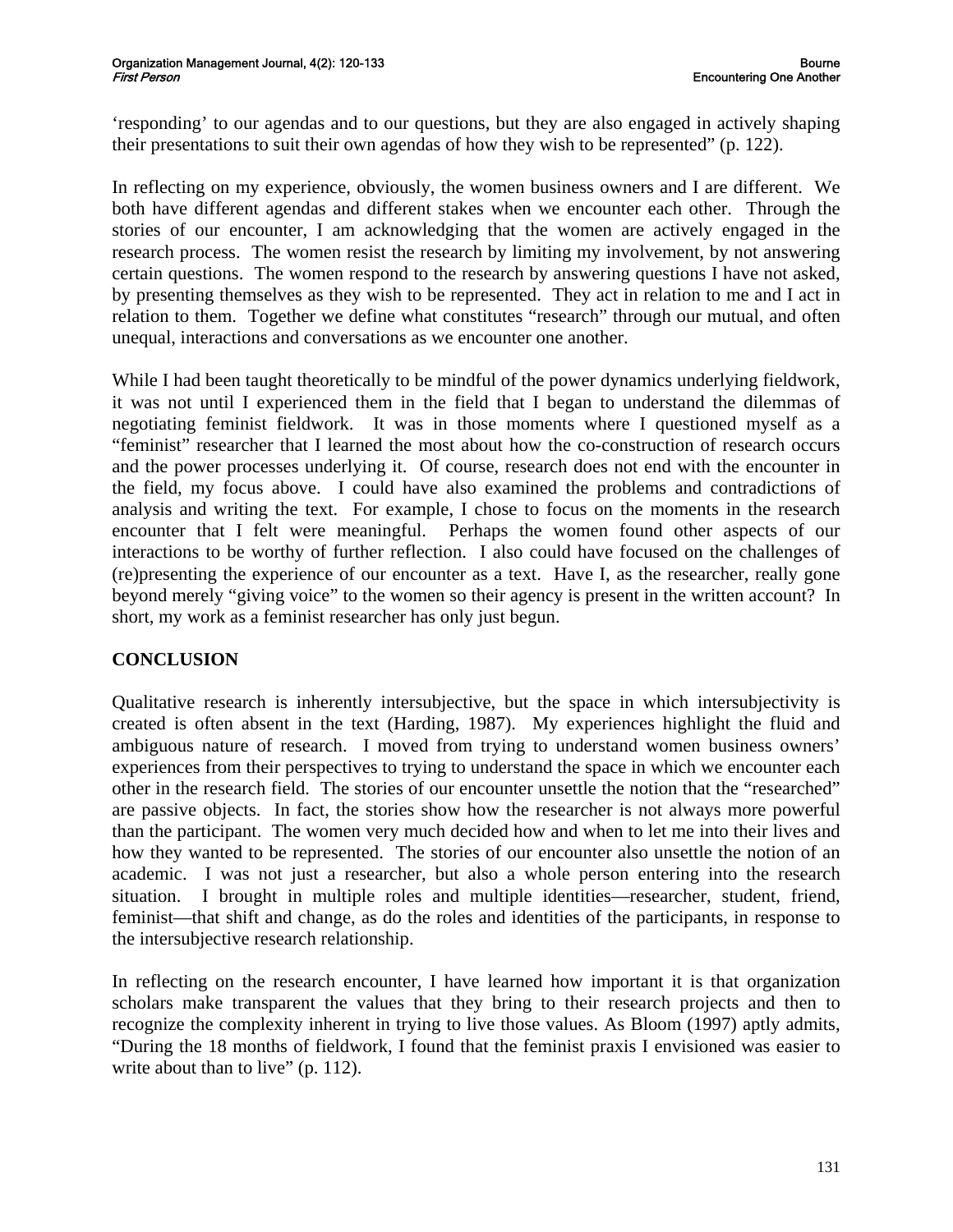I believe that by acknowledging the co-creation of research through feminist epistemology and methodology, organization studies scholars will be able to rethink the relationship between researcher and participant, challenge the power issues inherent in the research process, and learn about themselves and the knowledge they create. What kind of knowledge defines our field? Who defines it? What responsibility do researchers have to participants? These are not easy questions to answer. Nor should they be. However, feminist methodology "does support the possibility of a radically different and transformational research methodology if we do not idealize or unproblematically accept it or our practices of it" (Bloom, 1997, p. 116).

#### **REFERENCES**

- Alvesson, M. & Deetz, S. (2000). *Doing critical management research*. London: Sage.
- Behar, R. (1993). *Translated woman.* Boston: Beacon.
- Berger, P.L. & Luckmann, T. (1966). *The social construction of reality*. New York: Doubleday.
- Bloom, L.R. (1997). Locked in uneasy sisterhood: Reflections on feminist methodology and research relations. *Anthropology & Education Quarterly*, 28(1), 111-122.
- Burrell, G. & Morgan, G. (1979). *Sociological paradigms in organizational analysis*. Aldershot, England: Ashgate.
- Harding, S. (1987). *Feminist and methodology: Social science issues*. Bloomington, IL: Indiana University Press.
- Fonow, M.M. & Cook, J.A. (1991). *Beyond methodology: Feminist scholarship as lived research*. Indianapolis: Indiana University Press.
- Lal, J. (1999). Situating locations: The politics of Self, Identity and "Other" in living and writing the text. In S. Hesse-Biber, C. Gilmartin, & R. Lydenberg (Eds.*), Feminist Approaches to Theory and Methodology* (pp. 100-137). New York: Oxford University Press.
- Limerick, B. & O'Leary, J. (2006). Re-inventing or recycling? Examples of feminist qualitative research informing the management field, *Qualitative Research in Organizations and Management: An international journal*, 1(2), 98-112.
- Marshall, J. (1992). Researching women in management as a way of life, *Management Education and Development*, 23(3), 281-289.
- Oakley, A. (1981). Interviewing women: A contraction in terms. In H. Roberts (Ed.), *Doing feminist research* (pp. 30-61). London: Routledge.
- Patai, D. (1991). U.S. academics and third world women: Is ethical research possible? In S.B. Gluck & P. Daphne (Eds.), *Women's Words: The Feminist Practice of Oral History* (pp. 137-153). New York: Routledge.
- Reinharz, S. (1992). *Feminist methods in social research*. New York: Oxford University Press.
- Smith, D. (1987). *The everyday world as problematic*. Boston, MA: Northeastern University Press.
- Stacey, J. (1988). Can there be a feminist ethnography? *Women's Studies International Forum* 11(1), 21-7.
- Wolf , D.L. (1996). *Feminist dilemmas in fieldwork*. Boulder, CO: Westview.